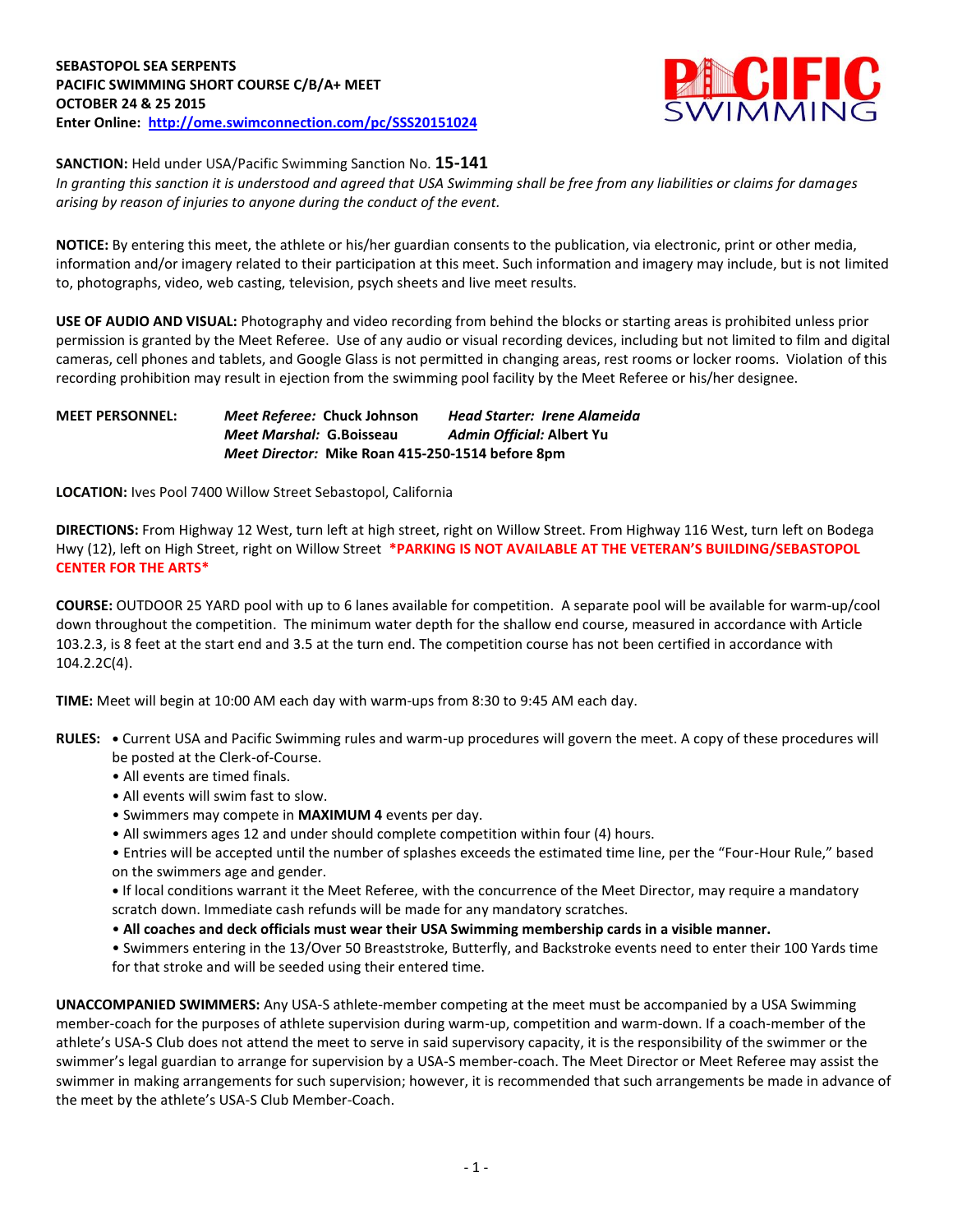**RACING STARTS:** Swimmers must be certified by a USA-S member-coach as being proficient in performing a racing start, or must start the race in the water. It is the responsibility of the swimmer or the swimmer's legal guardian to ensure compliance with this requirement.

**RESTRICTIONS:** • Smoking and the use of other tobacco products is prohibited on the pool deck, in the locker rooms, in spectator

seating or standing areas and in all areas used by swimmers, during the meet and during warm-up periods.

- Sale and use of alcoholic beverages is prohibited in all areas of the meet venue.
- No glass containers are allowed in the meet venue.
- No propane heater is permitted except for snack bar/meet operations.
- All shelters must be properly secured.
- Changing into or out of swimsuits other than in locker rooms or other designated areas is prohibited.

• Destructive devices, to include but not limited to, explosive devices and equipment, firearms (open or concealed), blades, knives, mace, stun guns and blunt objects are strictly prohibited in the swimming facility and its surrounding areas. If observed, the Meet Referee or his/her designee may ask that these devices be stored safely away from the public or removed from the facility. Noncompliance may result in the reporting to law enforcement authorities and ejection from the facility. Law enforcement officers (LEO) are exempt per applicable laws.

#### • **No pets are allowed on deck at anytime**

**ELIGIBILITY:** • Swimmers must be current members of USA-S and enter their name and registration number on the meet entry card as they are shown on their Registration Card. If this is not done, it may be difficult to match the swimmer with the registration and times database. The meet host will check all swimmer registrations against the SWIMS database and if not found to be registered, the Meet Director shall accept the registration at the meet (a \$10 surcharge will be added to the regular registration fee). Duplicate registrations will be refunded by mail.

• Swimmers in the "A" Division must have met at least USA Swimming Motivational "A" minimum time standard. Swimmers in the "B" Division must have met at least the "B" minimum time standard. All entry times slower than the "B" time standard will be in the "C" Division.

• Entries with **"NO TIME" will be accepted**.

• Entry times submitted for this meet will be checked against a computer database and may be changed in accordance with Pacific Swimming Entry Time Verification Procedures.

- Disabled swimmers are welcome to attend this meet and should contact the Meet Director or Meet Referee regarding any special accommodations on entry times and seeding per Pacific Swimming policy.
- The swimmer's age will be the age of the swimmer on the first day of the meet.

**ENTRY FEES:** \$4.00 per event plus an \$8.00 participation fee per swimmer. Relay Fee \$9.00 per Relay Team. Relay entries will be due at a time to be announced each day.

**ONLINE ENTRIES:** To enter online go to **<http://ome.swimconnection.com/pc/SSS20151024>** to receive an immediate entry confirmation. This method requires payment by credit card. Swim Connection, LLC charges a processing fee for this service, equal to \$1 per swimmer plus 5% of the total Entry Fees. Please note that the processing fee is a separate fee from the Entry Fees. If you do not wish to pay the processing fee, enter the meet using a mail entry. **Entering online is a convenience, is completely voluntary, and is in no way required or expected of a swimmer by Pacific Swimming.** Online entries will be accepted through Wednesday, **October 14, 2015**

**MAILED OR HAND DELIVERED ENTRIES**: Entries must be on the attached consolidated entry form. Forms must be filled out completely and printed clearly with swimmers best time. **Entries must be postmarked by midnight, Saturday October 10, 2015 or hand delivered by 6:30 p.m. Wednesday, October 14, 2015.** No late entries will be accepted. No refunds will be made, except mandatory scratch downs. Requests for confirmation of receipt of entries should include a self-addressed envelope.

#### **Make check payable to**: **Sebastopol Sea Serpents**

| <b>Mail entries to: Sebastopol Sea Serpents</b> | Hand deliver entries to: | M. Roan              |
|-------------------------------------------------|--------------------------|----------------------|
| 480 Piezzi Lane                                 |                          | 480 Piezzi Lane      |
| Santa Rosa. Ca 95401                            |                          | Santa Rosa, Ca 95401 |

**MISCELLANEOUS:** No overnight parking is allowed. Facilities will not be provided after meet hours.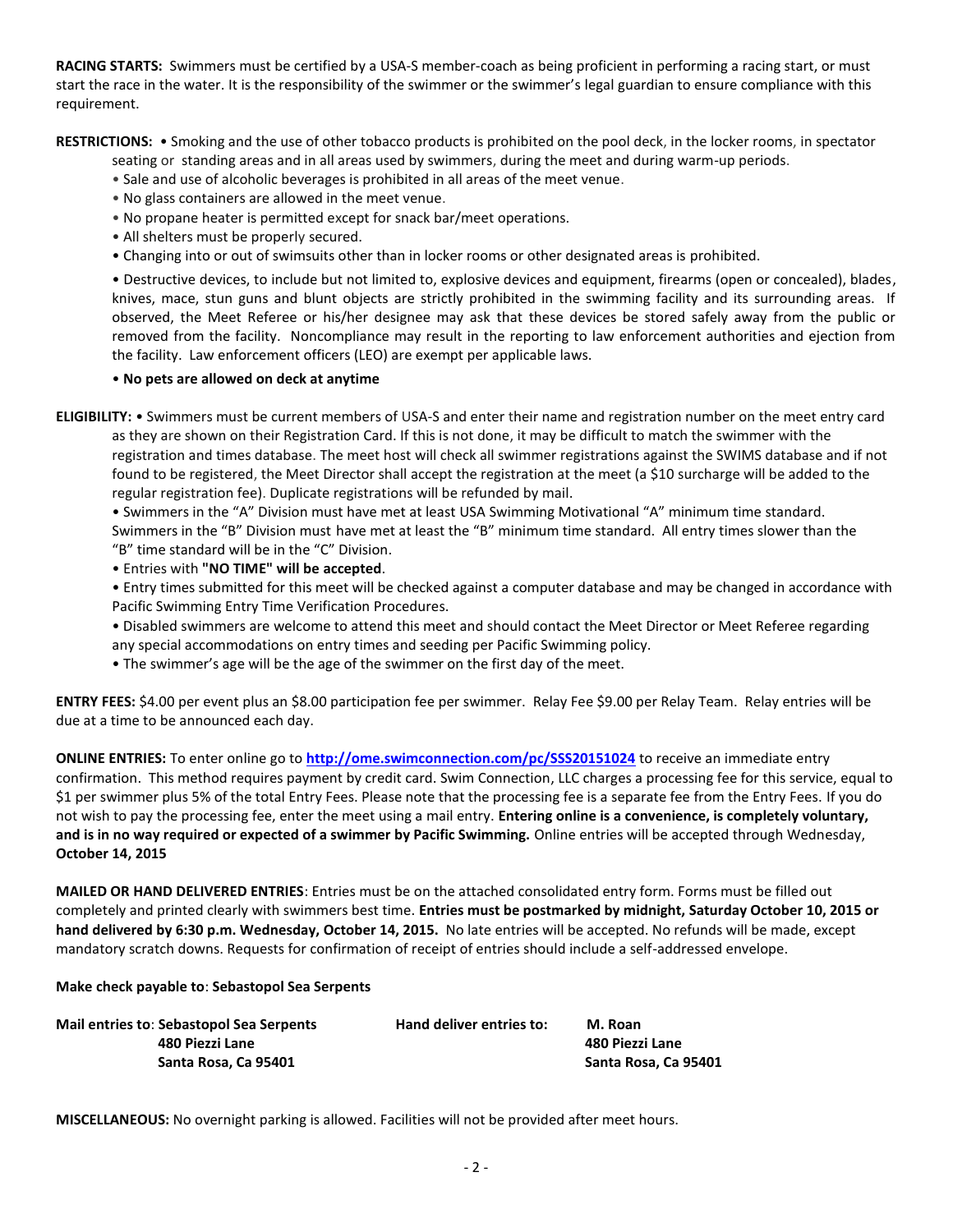**CHECK-IN:** The meet will be deck seeded. Swimmers must check-in at the Clerk-of-Course. Close of check-in for all individual events shall be no more than 60 minutes before the estimated time of the start of the first heat of the event. No event shall be closed more than 30 minutes before the scheduled start of the session. Swimmers who do not check in will not be seeded and will not be allowed to compete in that event.

**SCRATCHES:** Any swimmers not reporting for or competing in an individual timed final event that they have checked in for shall not be penalized.

AWARDS: Ribbons will be awarded 1-6<sup>th</sup> in the C, B, and A divisions. Awards will be given in the following age groups 8-under, 9-10, 11-12, 13-14, and 15-18. 13 and over events will be swam together and awarded separately. Ribbons will not be awarded for the Mixed Relays.

**ADMISSION:** Free. Programs will be available for a nominal fee.

**SNACK BAR & HOSPITALITY:** A snack bar will be available throughout the competition. Coaches and working deck officials will be provided lunch.

**MINIMUM OFFICIALS:** At least seven days prior to the meet, meet management (Meet Director and/or Meet Referee) shall contact a representative from each team participating in the meet, and provide a preliminary inventory of the officials that team is required to provide for each session. Each team shall, by the start of the meet, provide to the Meet Director or designee a list of Officials who have agreed to represent that team during each session of the meet.

At the meet, meet management shall conduct an inventory of officials, and shall compare the number of swimmers entered in each session by each team with the number of officials present representing each team. If meet management certifies that a team has not provided sufficient officials for any session of the meet in accordance with the table below, excluding finals in a trials and finals meet, the team will be fined \$100 per missing official per session of the meet.

| Number of swimmers competing in<br>meet per team | *Number of trained and carded<br>officials required |
|--------------------------------------------------|-----------------------------------------------------|
| $1 - 10$                                         |                                                     |
| $11 - 25$                                        |                                                     |
| $26 - 50$                                        |                                                     |
| 51-75                                            |                                                     |
| 76-100                                           |                                                     |
| 101 or more                                      |                                                     |

\*Zone 3 will include assigned and working Colorado, Intermediary/ Chief Timing Judge, and Computer operator in the count of officials for a session although these positions are not carded. Zone 3 will accept uncarded Trainees in the count of officials for up to two sessions. Teams may use officials "borrowed" from other teams, or unattached officials at the meet who agree, to fulfill their obligation under the rule.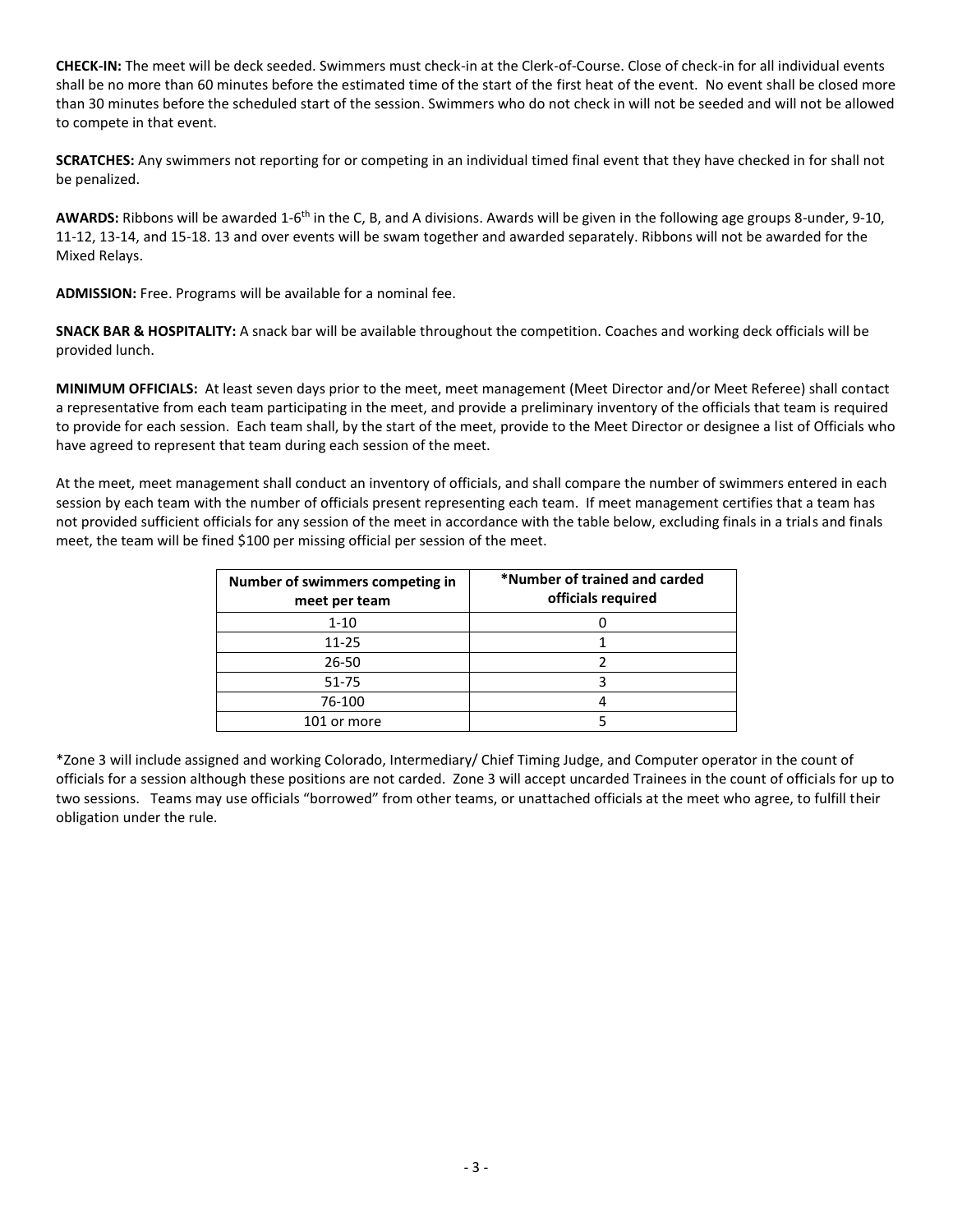### **EVENT SUMMARY**

|          | <b>SATURDAY</b>               |          | <b>SUNDAY</b>               |              |              |  |  |
|----------|-------------------------------|----------|-----------------------------|--------------|--------------|--|--|
| 10/UNDER | 11/12                         | 13/OVER  | 10/UNDER                    | 11/12        | 13/OVER      |  |  |
|          |                               |          |                             |              |              |  |  |
| 100 FL   | 500 FR                        | 100 BK   | 500 FR                      | 50 FL        | 100FL        |  |  |
| 50 BK    | 100 BK                        | 50 FL**  | 100 IM                      | 100 IM       | 100 BR       |  |  |
| 100 BR   | <b>50 BR</b>                  | 50 BR ** | <b>50 BR</b>                | 100 BR       | 50 BK**      |  |  |
| 50 FL    | 100 FL                        | 100 FR   | 100 BK                      | <b>50 BK</b> | <b>50 FR</b> |  |  |
| 100 FR   | <b>50 FR</b>                  | 200 IM   | <b>50 FR</b>                | 100 FR       |              |  |  |
|          | * 49er Mixed 200 Medley Relay |          | * 49er Mixed 200 Free Relay |              |              |  |  |

**NOTE: \*\* Swimmers entering in the 13/Over 50 Breaststroke, Butterfly, and Backstroke events need to enter their 100 Yards time for that stroke and will be seeded using their entered time.**

**NOTE: \* 49er Mixed Relay (Not a nationally recognized event). Each relay team can consist of any combination of four (4) Girls and/ or Boys whose ages total 49 or less. Relays will be deck seeded and due at a time determined by the Meet Referee each day of the Meet EVENTS:**

|                | <b>Saturday October 25</b>     |               |
|----------------|--------------------------------|---------------|
| <b>EVENT#</b>  | <b>EVENT</b>                   | <b>EVENT#</b> |
| $\mathbf{1}$   | 13/OVER 100 BACK               | 2             |
| 3              | 10/Under 100 Fly               | 4             |
| 5              | 11-12 500 Free                 | 6             |
| $\overline{7}$ | 10/Under 50 Back               | 8             |
| 9              | 11-12 100 Back                 | 10            |
| 11             | 13/Over 50 Fly*                | 12            |
| 13             | 10/Under 100 Breast            | 14            |
| 15             | 11-12 50 Breast                | 16            |
| 17             | 13/Over 50 Breast*             | 18            |
| 19             | 10/Under 50 Fly                | 20            |
| 21             | 11-12 100 Fly                  | 22            |
| 23             | 13/Over 100 Free               | 24            |
| 25             | 10/under 100 Free              | 26            |
| 27             | 11-12 50 Free                  | 28            |
| 29             | 13/Over 200 IM                 | 30            |
| 201            | 49er Mixed 200 Medley<br>Relay |               |
|                |                                |               |

# **ORDER OF EVENTS**

| <b>Sunday October 26</b> |                              |    |  |  |  |  |  |
|--------------------------|------------------------------|----|--|--|--|--|--|
| <b>EVENT#</b>            | <b>EVENT</b>                 |    |  |  |  |  |  |
| 31                       | 10/Under 500 Free            | 32 |  |  |  |  |  |
| 33                       | 11-12 50 Fly                 | 34 |  |  |  |  |  |
| 35                       | 13/Over 100 Fly              | 36 |  |  |  |  |  |
| 37                       | 11-12 100 IM                 | 38 |  |  |  |  |  |
| 39                       | 10/Under 100 IM              | 40 |  |  |  |  |  |
| 41                       | 13/Over 100 Breast           | 42 |  |  |  |  |  |
| 43                       | 11-12 100 Breast             | 44 |  |  |  |  |  |
| 45                       | 10/Under 50 Breast           | 46 |  |  |  |  |  |
| 47                       | 13/Over 50 Back *            | 48 |  |  |  |  |  |
| 49                       | 11-12 50 Back                | 50 |  |  |  |  |  |
| 51                       | 10/Under 100 Back            | 52 |  |  |  |  |  |
| 53                       | 11-12 100 Free               | 54 |  |  |  |  |  |
| 55                       | 10/Under 50 Free             | 56 |  |  |  |  |  |
| 57                       | 13/Over 50 Free              | 58 |  |  |  |  |  |
|                          |                              |    |  |  |  |  |  |
| 202                      | 49er Mixed 200 Free<br>Relay |    |  |  |  |  |  |

Use the following URL to find the time standards: <http://www.pacswim.org/swim-meet-times/standards>